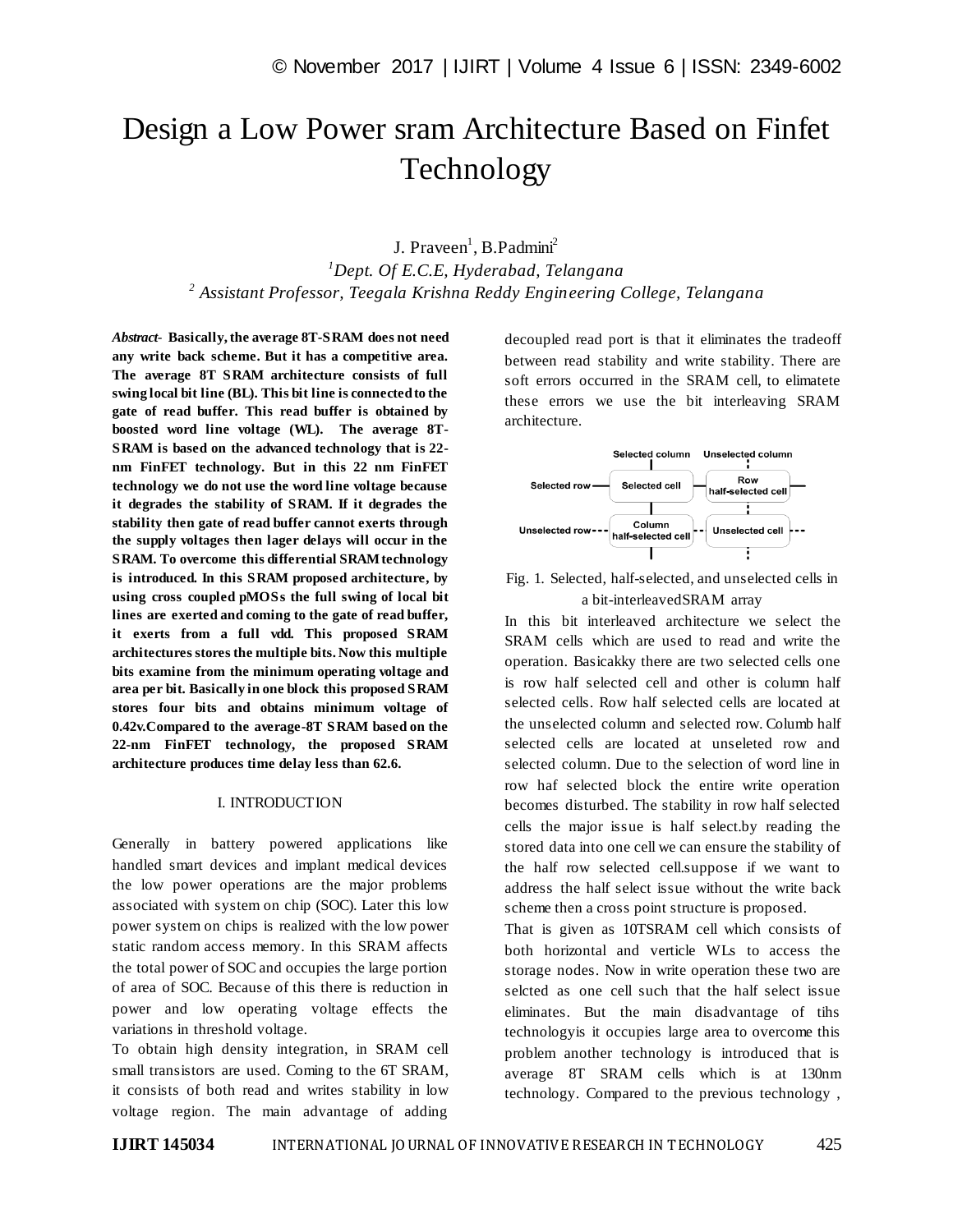this technologyis very appropriate. But this technology also have some disadvantages that is read delay to overcome this proposed technolgy is used. In this we are going to discuss about the proposed SRAM ARCHITECTURE which oversees the delay in previous technology.

The proposed differential architecture resolves the half select issues without the need of writeback scheme. In this we use local bit line to enable the smaller delay which is obtained in circuits. At last in this paper we discuss about the SRAM technology , proposed SRAM teachnolgythat is differential SRAM technology. In this technolgy it performs both read and write operation.

# II. AVERAGE-8T SRAM ARCHITECTURE



Fig. 2. (a) Average-8T SRAM architecture and (b) its operational waveform

The above figure (2) shows the architecture of average 8T SRAM. In this it consists of a bolck which stores four bits. This four bits consists of four pairs of cross coupled inverters, pass gate transistors, block mask transistors and write access transistors. In this a nmos structure is used as read buffer to reduce the leakage of BL. In this there are two block select signals one is BLK and another one is WL. The both BLK and WLs are row based signals and column based signals are BLs and RBLs. In the condition of hold state the WLs are at 0v, so supply voltage is discharged at LBL and coming to RBLs it is also set at 0v bot it charges at vdd.

To turn off the block mask transistors in read operation a block Is selected that is BLK.One selected block of BLK is at0v and another selected block is at constant. Coming to the pass gate transistors to turn this we use the WL. To store the data we selected a cell which transfers data from LBLs to pass gate transistors. In the same way to turn off the block mask transistors we select the column half selected cell. In this column half selected blocks are located at unselected rows. Coming to this architecture number of interconnections are there and this architecture is veryeffecient. We use buffers to perform the operation of both read and write. So the entire opeartion works under three conditions one is at hold and second one is read operation condition and at last third ones write operation. The main draw back this SRAM architecture is read delay and read stability. To overcome tis problems another proposed structures are proposed. That is differential SRAM architecture whete the both read and write operations. The entire process is explained in detailed manner.

# III. PROPOSED DIFFERENTIAL SRAM **ARCHITECTURE**



# Fig. 3. Proposed SRAM architecture that stores i bits in one block

The above figure (3) shows the architecture of proposed Differential SRAM. The main advantage compared to other is that it stores multiple bits at a time in one block. Depending upon the number of bits the minimum operating voltage and area per bit vale is set. Basically this proposed architecture consists of four pairs of cross coupled inverters, block mask transistors, pass gate transistors, write access transistors, read buffers, head switch and cross coupled pMOSs. The both head switch and cross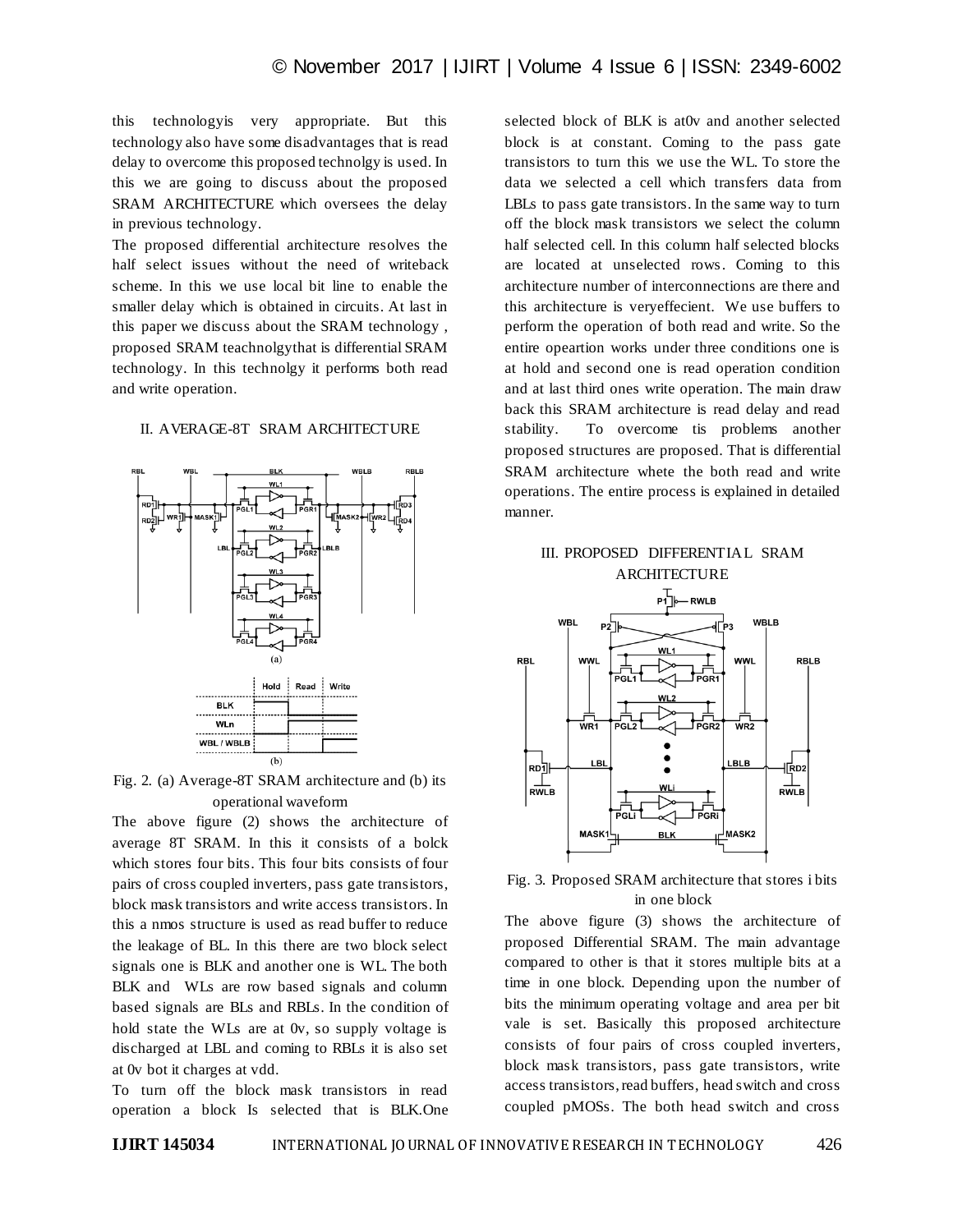coupled pMOSs are the special blocks of the proposed SRAM ARCHITECTURE. In this we will discuss about read and write operations in detailed manner. The entire operation in this proposed SRAM ARCHITECTURE depends on the two signals they are row based signals and column based signals. The row based signals are given as WLs (WL1∼4), the block select signal (BLK), and thread WL (RWLB). Now coming to the column based signals are the writeWL (WWL), write BLs (WBL and WBLB), and read BLs(RBL and RBLB). The entire read and write operations of proposed differential architecture are shown below.

### A. Read Operation

The below figure 4 (a) shows the read operation architecture of SRAM. In this read operation there are two phases; one phase is connected to the two selected blocks. One selected block of BLK is at 0v and another selected block is at constant. Depending upon the value of stored data the LBL is connected to the storage node 1. Here there is a voltage drop from pass gate transistors and the value of LBL is very low. In this the read operation is similar to the average 8T SRAM architectures. This is about first phase coming to the second phase it starts from the falling of RWLB.The value of RWLB discharges the feedback of cross coupled pMOSs. So the value of positive feedback increases the cross coupled pMOSs then value of vdd also increases. Here the WL voltage is used to enhance the stability of read and read delay. This proposed SRAM architecture eliminates the tradeoff between this two read stability and read delay. This is about the WL voltage coming to the suppressed voltage WL; this is used to enhance the read stability as well as full swing LBL which minimizes the value of read delay.

In this proposed SRAM architecture consists of single nMOS which used to buffer the read operation to increase the read current. In this buffer foot is used to reduce the leakage of RBL. In this the column half selected block is in hold state but it is not used in average 8T SRAM architecture. Coming to figure 4 (b) it consists of two selected blocks one is BLK and another one is WL. Now in this WBL is connected to the storage node 1 and it consists of 0v and the value of WLincreases when the value of BLK is reduced. So there should be time overhead at RWLB.



Fig. 4. (a) Read operation and (b) read operational waveform of proposed RAM architecture.

#### B. Write operation

The below figure 5(a) shows the architecture of write operation SRAM. In this there are two selected blocks; one selected block is BLK consists of 0v and coming to another selected block that is WL remains constant. Coming to the selected block WWL is at input vdd because of it the transistors are in on position and WBLs are set at certain voltage level. Basically write operation consists of storage nodes and these storage nodes are connected to the WBLs. These WBLs consists of both pass gate transistors and write access transistors. From this when we compared with average 8T-SRAM architecture the proposed structure is differential and single ended.

Coming to the figure5 (b) it is row half selected block. This operation is similar to the read operation but the value of RLWB is high. In this the storage nodes also connected to the read operation block. Compared to the average 8T SRAM architecture in this figure the entire operation is same as read operation. In this row half selected block operation it eliminates the RBL discharge and there is large amount of dynamic power. This is about row half selected block coming to figure 5 (c), it is about half column selected block. In this block mask transistors are connected to vss. In the dc current flows from high WBL to the vss from write access and mask transistors. In this write operation the both BLK and WL are high and it consists of large amount of static power. This write operation eliminates the sources of block mask transistors to WBL.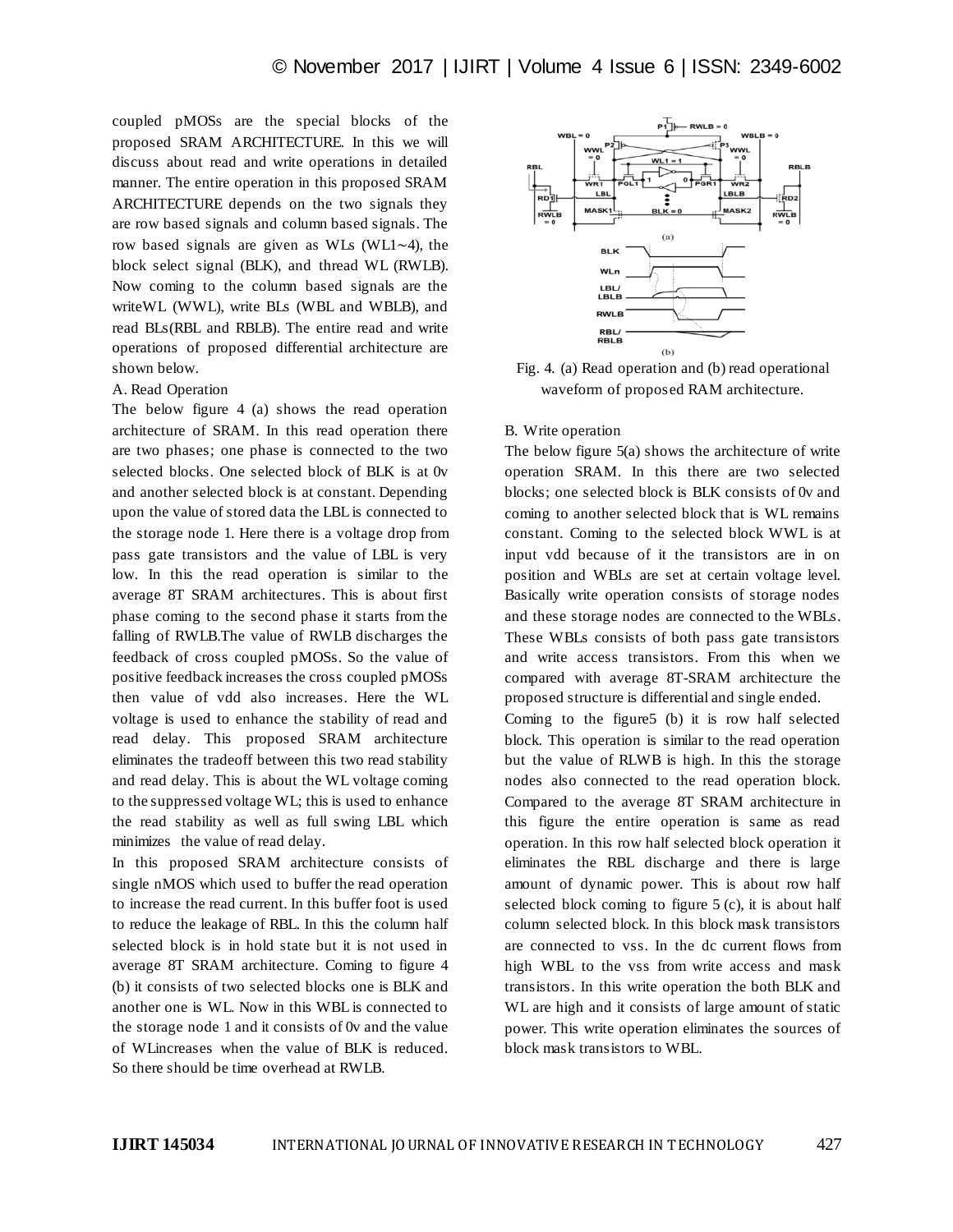

Fig. 5. (a) Selected, (b) row half-selected, and (c) column half-selected blocks of proposed SRAM architecture during write operation



Fig. 6. Result of SRAM

# IV. CONCLUSION

Basically in average 8T SRAM architecture there is no need of write back scheme in bit interleaving. This architecture depends on the advanced technology that is 22nm FinFET technology. In this we us as full swing LBL which provides tradeoff between read delay and read stability. But in this the gate of read buffer does not passes through the vdd. In this the

write operation of RBLs the unselected columns gets discharged. Because of this there is consumption in large amount of dynamic power. This is about the average 8T SRAM architecture coming to the proposed SRAM ARCHITECTURE eliminates the tradeoff between the both read delay and read stability. By using cross coupled pMOSs we can get a full swing which moves from the vdd. To enhance the read stability we use suppressed WL circuit. As discussed earlier that we use nMOSs structure for the purpose of read buffer to increase the read delay. At last we can say that the in proposed SRAM ARCHITECTURE we use advanced technology that is 22nm FinFET technology. This technology produces small read delay and consumes less energy.

# REFERENCES

- [1] [Patibandla Anitha](http://ieeexplore.ieee.org/search/searchresult.jsp?searchWithin=%22Authors%22:.QT.Patibandla%20Anitha.QT.&newsearch=true)[, B. L. Raju](http://ieeexplore.ieee.org/search/searchresult.jsp?searchWithin=%22Authors%22:.QT.B.%20L.%20Raju.QT.&newsearch=true) "VLSI architecture for fast-recovery from NBTI in SRAM cell" 2017 Second International Conference on Electrical, Computer and Communication Technologies (ICECCT)
- [2] L. Chang et al., "An 8T-SRAM for variability tolerance and low-voltage operation in highperformance caches," IEEE J. Solid-State Circuits,vol. 43, no. 4, pp. 956–963, Apr. 2008.
- [3] Verma and A. P. Chandrakasan, "A 256 kb 65 nm 8T subthreshold SRAM employing senseamplifier redundancy," IEEE J. Solid-State Circuits, vol. 43, no. 1, pp. 141–149, Jan. 2008.
- [4] T.-H. Kim, J. Liu, J. Keane, and C. H. Kim, "A 0.2 V, 480 kb subthreshold SRAM with 1 k cells per bitline for ultra-low-voltage computing," IEEE J. Solid-State Circuits, vol. 43, no. 2, pp. 518–529, Feb. 2008.
- [5] B. H. Calhoun and A. P. Chandrakasan, "A 256 kb 65-nm sub-threshold SRAM design for ultralow-voltage operation," IEEE J. Solid-State Circuits, vol. 42, no. 3, pp. 680–688, Mar. 2007.
- [6] Q. Li, B. Wang, and T. T. Kim, "A 5.61 pJ, 16 kb 9T SRAM with single-ended equalized bitlines and fast local write-back for cell stability improvement," in Proc. Eur. Solid-State Device Res. Conf., Sep. 2012, pp. 201–204.
- [7] J. Maiz, S. Hareland, K. Zhang, and P. Armstrong, "Characterization of multi-bit soft error events in advanced SRAMs," in IEDM Tech. Dig., Dec. 2003, pp. 21.4.1–21.4.4.